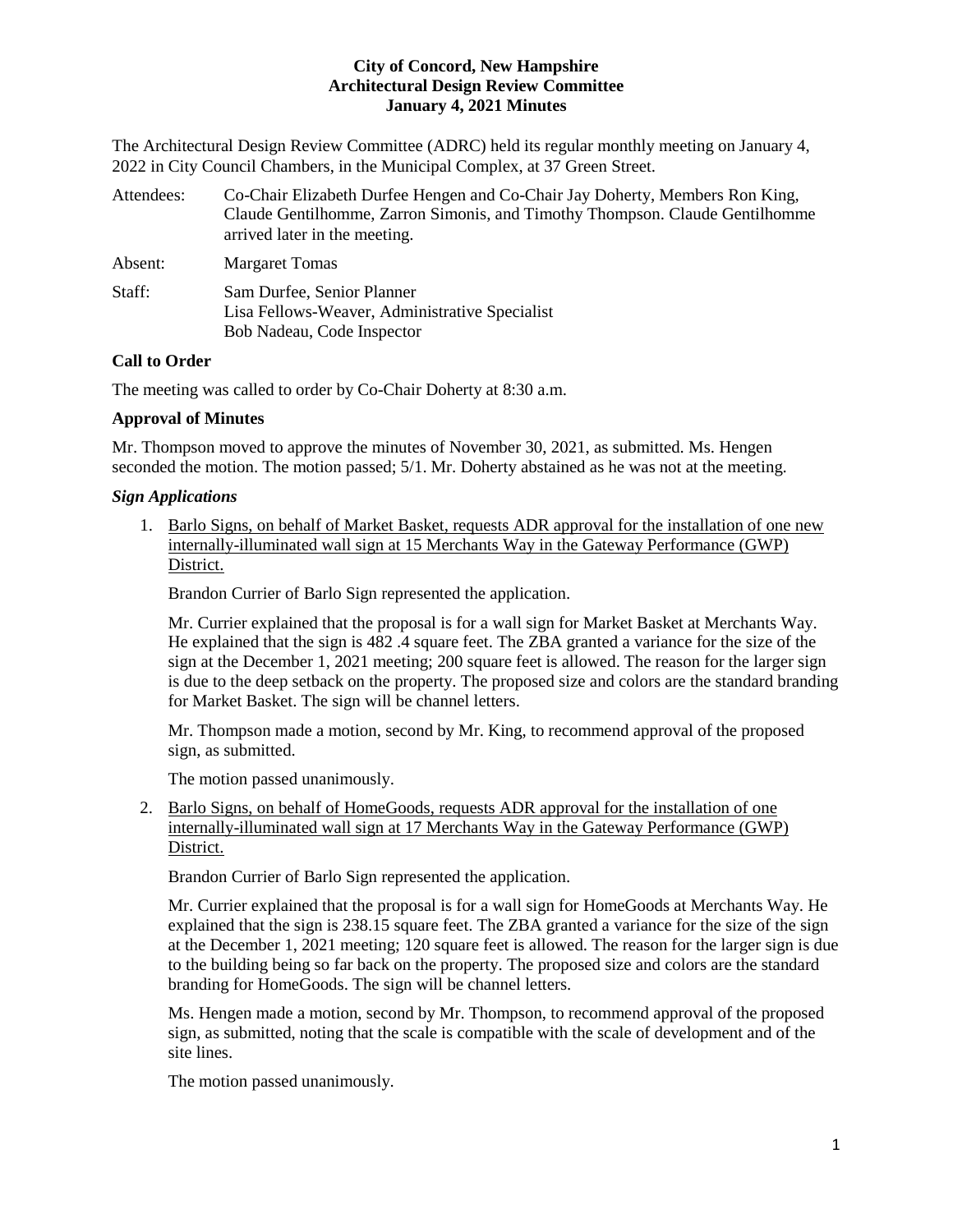*Member Gentilhomme arrived.*

3. Advantage Signs, on behalf of Greenblott & O'Rourke PLLC, requests ADR approval for the installation of one new non-illuminated wall sign at 49 North Main Street in the Central Business Performance (CBP) District.

Josh Messinger of Advantage Signs represented the application.

Mr. Messinger explained that the business is located on the second floor and the applicant is looking for the signage to serve for road presence. The proposed sign is 4½ square feet and will mirror what is on the door.

Ms. Hengen asked if a projecting sign was considered. Mr. Messinger replied that a variance would be required for a projecting sign as that would be a second sign. Mr. Nadeau stated that yes, a variance would be required for a second sign, projecting or otherwise. He explained that since the business is located on the second floor there is no direct frontage; zoning allows for a four foot sign at an entrance, and does not provide for multiple signs.

Mr. Doherty asked about sign placement on either side of the door. Mr. Nadeau stated that could be allowed at either location, but not both. Mr. Messinger stated that the client preferred the wall sign proposal to show the location rather than seeking a variance.

Ms. Hengen stated that she feels a projecting sign would show the location and would be more visible. Another option was suggested that the sign be centered at the arch opening and be brought forward as it is not centered within the arch as proposed, and the proposed sign disturbs the architectural feature of the building.

Mr. Gentilhomme stated that a projecting sign is more for pedestrians not traffic.

Mr. Messinger stated that this was the client's proposal; however, he could go back to the client and suggest other options.

Ms. Hengen made a motion, second by Mr. King, to not recommend approval of the proposed sign design as a wall sign and the applicant should return to the Committee; however, the proposed design is adequate if proposed as a projecting sign, with the recommendation that the gray be darker for better visibility, in which case the applicant would not need to return to the Committee.

The motion passed unanimously.

# 4. Advantage Signs, on behalf of Holistic Family Health, requests ADR approval for the replacement of a non-illuminated monument sign at 102 Pleasant Street in the Institutional (IS) District.

Josh Messinger of Advantage Signs represented the application.

Mr. Messinger explained that the proposal is to replace the existing monument sign with a double sided monument sign with directory panels for tenants. He explained that the sign will sit on three posts with a 30 degree angle between either side of the sign to allow for better visibility.

Mr. Doherty asked if the panels are interchangeable. Mr. Messinger replied yes. Mr. Doherty noted that the font of one sign is cursive and is difficult to read. Mr. Gentilhomme suggested the lettering for the Heidi Placey sign be enlarged to make it more legible or the font be changed. Mr. Messinger commented that he would assume that the cursive font is a part of the logo.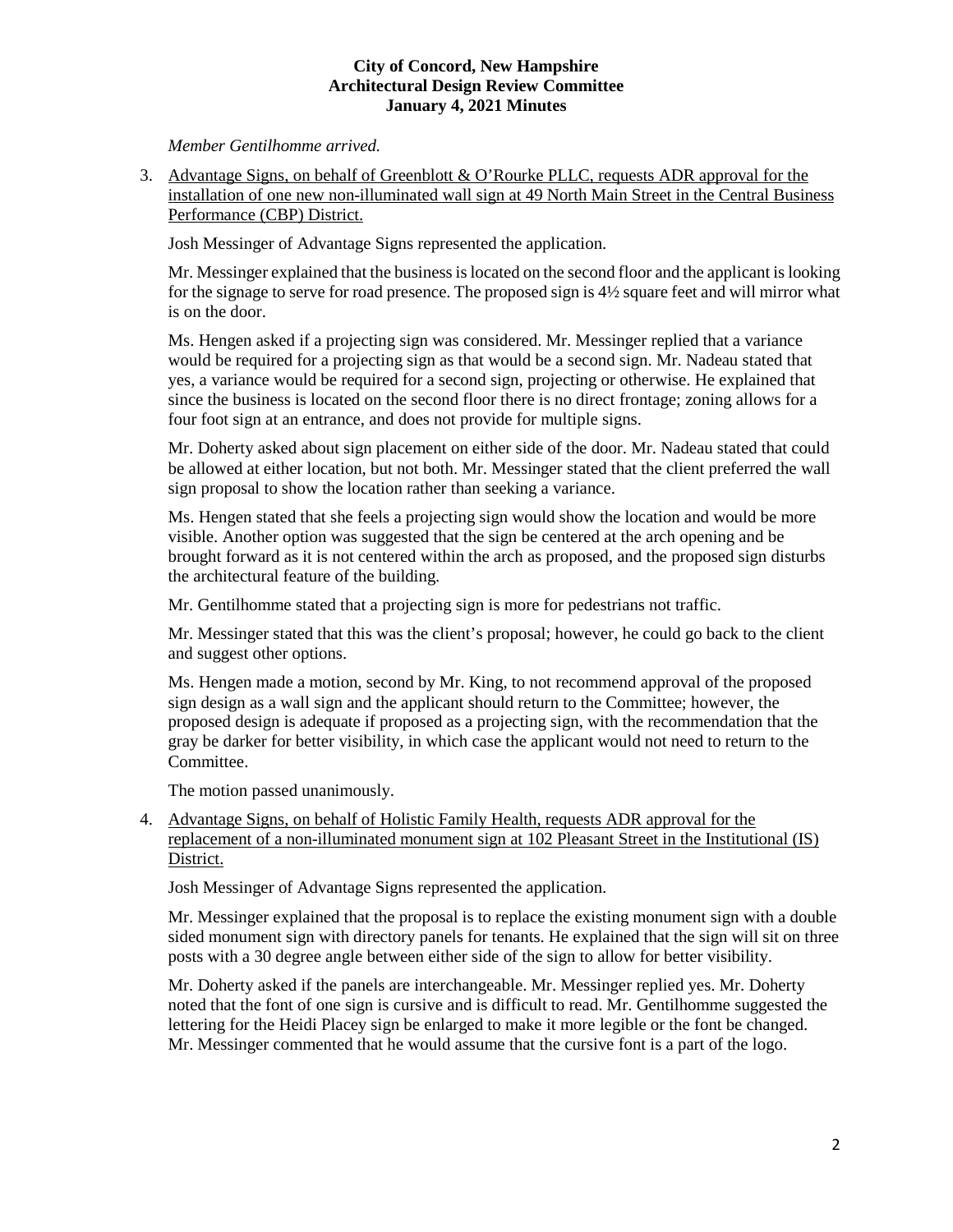Mr. Gentilhomme made a motion, second by Mr. Thompson, to recommend approval of the monument sign, with the recommendation that all panel boards be consistent with the same font; preferably not a cursive font to be more readable.

The motion passed unanimously.

5. Sign-A-Rama, on behalf of Charles Leonard Steel Services, requests ADR approval for the replacement of an externally illuminated freestanding sign at 183 Pembroke Road in the Office Park Performance (OFP) District.

No one was present to represent the application.

Members reviewed the proposed design and had no comments or concerns.

Ms. Hengen made a motion, second by Mr. Thompson, to recommend approval of the proposed sign, as submitted.

The motion passed unanimously.

6. National Sign, on behalf of Brothers Cortado, requests ADR approval for the installation of a new non-illuminated window sign and a new non-illuminated blade sign at 3-5 Bicentennial Square in the Central Business Performance (CBP) District.

No one was present to represent the application.

The Committee chose to address each sign proposal separately.

Members reviewed the proposed design for the window and had no comments or concerns.

Ms. Hengen made a motion, second by Mr. King, to recommend approval of the proposed sign for the window, as submitted.

The motion passed unanimously.

Mr. Nadeau explained that the proposal is to resurface the existing blade sign.

Ms. Hengen commented that it appears that the size of the sign is disproportionate to the circle logo. Discussion ensued regarding the sizes of the sign and bracket, specifically noting that the sign dimensions are listed as 30" x 36", but the sign is drawn as a rectangle, not to scale with those measurements.

Mr. Thompson made a motion, second by Mr. Gentilhomme, to recommend approval of the proposed projecting sign, as submitted.

Ms. Hengen commented that the window sign is white letters on a black background and the projecting sign is opposite. She suggested that the projecting sign be a black background with white lettering and added that it would be more visible and relate better to the window sign.

Mr. Thompson amended the motion, second by Mr. Gentilhomme, to recommend approval of the proposed projecting sign, as submitted, with the recommendation that the colors in the sign be reversed and the logo in the sign be centered.

The motion passed unanimously.

7. NEOPCO Signs, on behalf of Casamigos, requests ADR approval for the installation of a new internally-illuminated wall sign at 94 Fort Eddy Road in the Gateway Performance (GWP) District.

Glen Schadlick of NEOPCO Signs represented the application.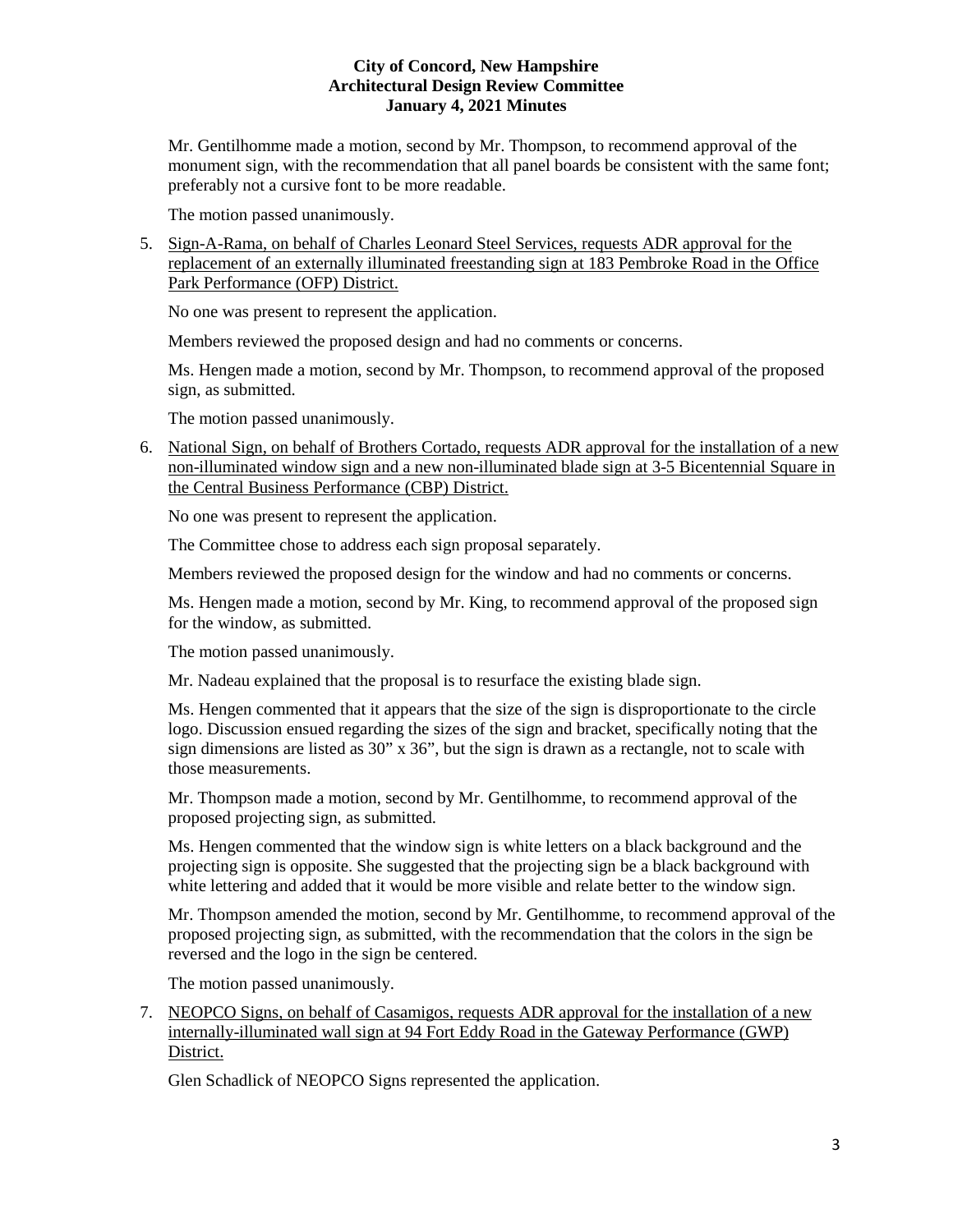Mr. Schadlick stated that the sign is for a new business located at 94 Fort Eddy Road. The proposal will use the existing pill box, add new lettering; both the circle logo, pill box, and new channel letters will be internally illuminated. The proposed sign is the exact same square footage.

Mr. King made a motion, second by Mr. Thompson, to recommend approval of the proposed sign, as submitted.

The motion passed unanimously.

8. NEOPCO Signs, on behalf of Revelstoke Coffee, requests ADR approval for the installation of a new non-illuminated wall sign and a new externally-illuminated projecting sign at 100 North Main Street in the Central Business Performance (CBP) District.

Glen Schadlick of NEOPCO Signs represented the application along with owner Alex Stoyle.

Mr. Schadlick explained that there are two sign proposals. The first sign is for raised black letters on the granite façade. The second sign is a circular, double sided projecting sign. He added that the height will meet all requirements. Coffee in the projecting sign will be illuminated. Mr. Stoyle noted that power to the projecting sign will be via the granite. It will not be visible as the connection will be on the inside of the building.

Mr. Gentilhomme commented that this is a very classy design.

Mr. Nadeau stated that permits have not been submitted for the existing window signage. He added that only one window sign would be permitted and that a variance would be needed in order to permit the second window sign. Mr. Schadlick stated that since one set of window lettering is allowed, they would remove the second set of lettering and will submit a permit for only one.

Mr. Thompson made a motion, second by Mr. Gentilhomme, to recommend approval of the proposed signs, as submitted, noting that the sign package will comply with all City codes.

The motion passed unanimously.

9. Sousa Signs, on behalf of Irving Oil, requests ADR approval for the replacement of an internallyilluminated freestanding sign and a non-illuminated wall sign at 114 Fisherville Road in the General Commercial (CG) Zone.

No one was present to represent the application.

Members reviewed the proposal and had no comments or concerns.

Mr. Thompson made a motion, second by Mr. Gentilhomme, to recommend approval of the proposed signs, as submitted.

The motion passed unanimously.

10. Sousa Signs, on behalf of Irving Oil, requests ADR approval for the replacement of an internallyilluminated freestanding sign and two internally-illuminated wall signs at 190 Pleasant Street in the Neighborhood Commercial (CN) District.

No one was present to represent the application.

Ms. Hengen stated that the wall sign is very large within the gable. Mr. Nadeau replied that the applicant has frontage on two streets, which is why they are able to have multiple signs. He stated that all requirements have been met and noted that there are no changes proposed to the canopy at this time.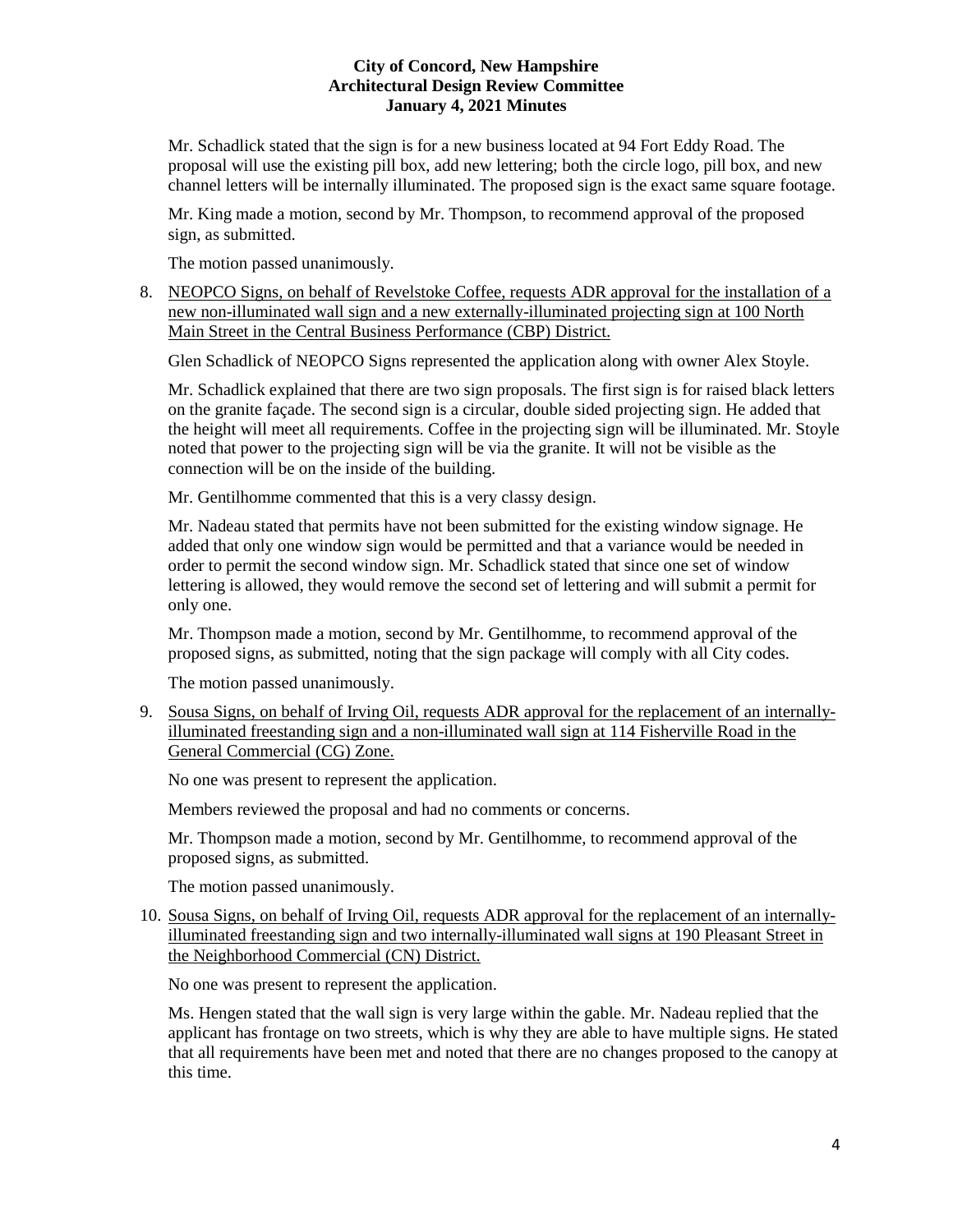Mr. Thompson made a motion, second by Mr. Gentilhomme, to recommend approval of the proposed signs, as submitted.

The motion passed unanimously.

11. Sousa Signs, on behalf of Irving Oil, requests ADR approval for the replacement of a nonilluminated wall sign at 231 Loudon Road in the Gateway Performance (GWP) District.

No one was present to represent the application.

Mr. Thompson stated that it appears that the applicant is rebranding the entire building from white to orange.

Mr. Durfee noted that the property is within the Gateway Performance District and an application for façade changes should have been submitted but was not.

Mr. Thompson made a motion, second by Mr. King, to recommend approval of the proposed signs, as submitted, and for the applicant to submit the appropriate application for all façade changes.

The motion passed unanimously.

#### *Building Permits in Performance Districts*

1. Thorne's of Concord requests ADR approval for the replacement of an awning at 140 North main Street in the Central Business Performance (CBP) District.

No one was present to represent the application.

Mr. Durfee stated that the applicant is requesting to replace the existing awning. He stated that there is no application for a sign. Mr. Nadeau stated that the applicant is hoping the Committee with approve the sign as well as he is working with the applicant to get a sign permit in for the lettering on the awning.

A discussion was held regarding the proposed size and color scheme of the awning. The awning is proposed to be 18 feet wide and will come out 4 feet. Members felt the coloring was subtle. Mr. Gentilhomme commented that the awning does not cover the brick totally and he appreciates the separation between the neighboring business awning.

Ms. Hengen noted the staggering of heights of the neighboring awnings. Mr. Thompson stated that the buildings are at different heights.

The general consensus of the Committee was that the concept is fine; however, more clarification is needed.

Mr. Gentilhomme made a motion, second by Mr. King, to not recommend approval and for the applicant to revise and resubmit a clearer rendering of the awning, provide color samples of the text as well as awning materials.

The motion passed; 5/1. Mr. Thompson was opposed.

2. Cowan & Goudreau Architects, on behalf of Technical Education Concepts, requests ADR approval for the renovation of the southern façade of a building inclusive of a canopy roof addition and new ramp at 32 Commercial Street in the Opportunity Performance District.

Gary Goudreau of Cowan & Goudreau Architects represented the application along with Richard and Janice Amarosa.